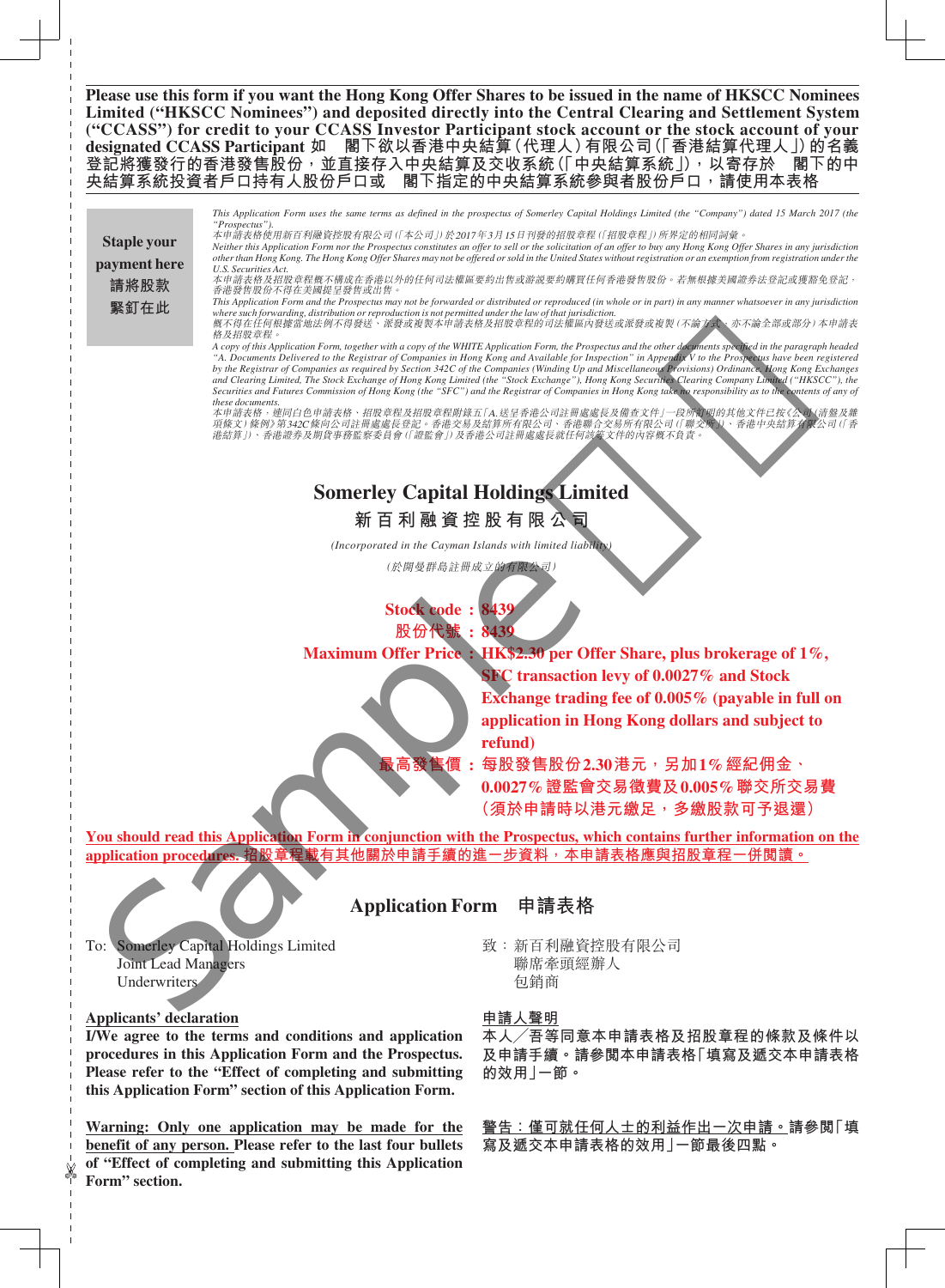**Please use this form if you want the Hong Kong Offer Shares to be issued in the name of HKSCC Nominees Limited ("HKSCC Nominees") and deposited directly into the Central Clearing and Settlement System ("CCASS") for credit to your CCASS Investor Participant stock account or the stock account of your designated CCASS Participant 如 閣下欲以香港中央結算(代理人)有限公司(「香港結算代理人」)的名義 登記將獲發行的香港發售股份,並直接存入中央結算及交收系統(「中央結算系統」),以寄存於 閣下的中 央結算系統投資者戶口持有人股份戶口或 閣下指定的中央結算系統參與者股份戶口,請使用本表格**

| Signed by (all) applicant(s) (all joint applicants must sign):<br>由(所有)申請人簽署(所有聯名申請人必須簽署):                                                                                                                       | For Broker use 此欄供經紀填寫<br>Lodged by 遞交申請的經紀                                                                                                                                                 |  |  |  |  |  |
|------------------------------------------------------------------------------------------------------------------------------------------------------------------------------------------------------------------|---------------------------------------------------------------------------------------------------------------------------------------------------------------------------------------------|--|--|--|--|--|
|                                                                                                                                                                                                                  | Broker no. 經紀號碼<br>Broker's chop 經紀印章                                                                                                                                                       |  |  |  |  |  |
|                                                                                                                                                                                                                  |                                                                                                                                                                                             |  |  |  |  |  |
| <b>M月 Y年</b><br>$D \boxplus$                                                                                                                                                                                     |                                                                                                                                                                                             |  |  |  |  |  |
| Number of Hong Kong Offer Shares applied for (not more than<br>17,500,000 Shares)申請香港發售股份數目 (不超過17,500,000 股股<br>份)                                                                                              | Cheque/banker's cashier order number 支票/銀行本票號碼                                                                                                                                              |  |  |  |  |  |
|                                                                                                                                                                                                                  | Name of bank on which cheque/Banker's cashier order is drawn                                                                                                                                |  |  |  |  |  |
| Total amount 總額                                                                                                                                                                                                  | (see "How to make your application" section) 兑現支票/銀行<br>本票的銀行名稱(請參閱「申請手續」一節)                                                                                                                |  |  |  |  |  |
| HK\$<br>港元                                                                                                                                                                                                       |                                                                                                                                                                                             |  |  |  |  |  |
|                                                                                                                                                                                                                  |                                                                                                                                                                                             |  |  |  |  |  |
| Name in English 英文姓名/名稱                                                                                                                                                                                          |                                                                                                                                                                                             |  |  |  |  |  |
| Family name or company name 姓氏或公司名稱                                                                                                                                                                              | Forename(s) 名字                                                                                                                                                                              |  |  |  |  |  |
| Name in Chinese 中文姓名/名稱                                                                                                                                                                                          |                                                                                                                                                                                             |  |  |  |  |  |
| Family name or company name 姓氏或公司名稱                                                                                                                                                                              | Forename(s) 名字                                                                                                                                                                              |  |  |  |  |  |
|                                                                                                                                                                                                                  |                                                                                                                                                                                             |  |  |  |  |  |
| Occupation in English 職業 (以英文填寫)                                                                                                                                                                                 | Hong Kong identity card no./passport no./Hong Kong business<br>registration no.* (please delete as appropriate) 香港身份證號碼/<br>護照號碼/香港商業 登記號碼 * (請刪除不適用者)                                      |  |  |  |  |  |
|                                                                                                                                                                                                                  |                                                                                                                                                                                             |  |  |  |  |  |
| Names of all other joint applicants in English (if any)<br>所有其他聯名申請人的英文姓名/名稱(如有)                                                                                                                                 | Hong Kong Identity Card No./Passport No./Hong Kong Business<br>Registration No. of all other joint applicants* (Please delete as appropriate) 所有其他聯名申請人的香港身份證號碼/護照號<br>碼/香港商業登記號碼*(請刪除不適用者) |  |  |  |  |  |
| 1)                                                                                                                                                                                                               | 1)                                                                                                                                                                                          |  |  |  |  |  |
| 2)                                                                                                                                                                                                               | 2)                                                                                                                                                                                          |  |  |  |  |  |
| 3)                                                                                                                                                                                                               | 3)                                                                                                                                                                                          |  |  |  |  |  |
| Hong Kong address in English and telephone no. (joint applicants should give the address and the telephone number of first-named applicant<br>only) 香港地址(以英文填寫) 及電話號碼(聯名申請人只須填寫排名首位申請人的地址及電話號碼)                  |                                                                                                                                                                                             |  |  |  |  |  |
|                                                                                                                                                                                                                  |                                                                                                                                                                                             |  |  |  |  |  |
|                                                                                                                                                                                                                  |                                                                                                                                                                                             |  |  |  |  |  |
|                                                                                                                                                                                                                  | Telephone No. 電話號碼                                                                                                                                                                          |  |  |  |  |  |
| For Nominees: You will be treated as applying for your own benefit if<br>you do not complete this section. Please provide an account number or<br>identification code for each (joint) beneficial owner. 由代名人遞交: | THIS BOX MUST BE DULY COMPLETED<br>必須填妥此欄<br>Participant I.D. of the CCASS Investor Participant or                                                                                          |  |  |  |  |  |
| 代名人若不填寫本節,是項認購申請將視作為<br>閣下本身利益<br>提出。請填寫每名(聯名)實益擁有人的賬戶號碼或識別編碼。                                                                                                                                                   | designated CCASS Participant 中央結算系統投資者戶口持<br>有人或指定的中央結算系統參與者的參與者編號                                                                                                                          |  |  |  |  |  |
| ADDRESS LABEL 地址標貼 (Your name(s) and address in Hong<br>Kong in BLOCK letters 請用正楷填寫姓名/名稱及香港地址)                                                                                                                  |                                                                                                                                                                                             |  |  |  |  |  |
|                                                                                                                                                                                                                  | For designated CCASS Participant or Corporate CCASS Investor<br>Participant, please also affix the company chop bearing its company name 指定的中央結算系統參與者或中央結算系統<br>公司投資者戶口持有人,請加蓋顯示公司名稱的公司印鑑   |  |  |  |  |  |
| For Internal use 此欄供內部使用                                                                                                                                                                                         | (See paragraph 2 in the section "How to make your application") (請參閲   申請手續 ] 一節第2段)                                                                                                        |  |  |  |  |  |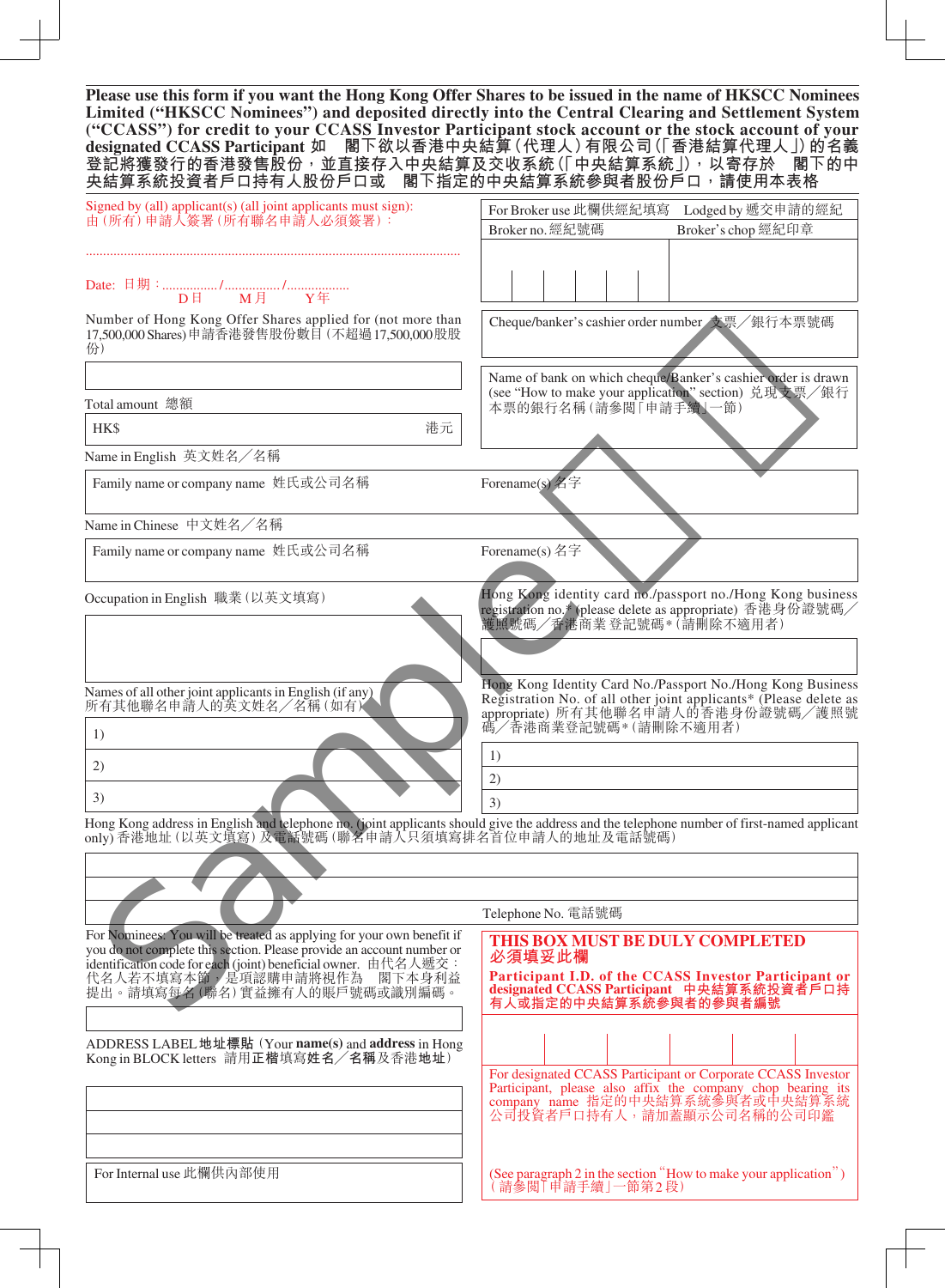**Please use this form if you want the Hong Kong Offer Shares to be issued in the name of HKSCC Nominees Limited ("HKSCC Nominees") and deposited directly into the Central Clearing and Settlement System**  ("CCASS") for credit to your CCASS Investor Participant stock account or the stock account of your<br>designated CCASS Participant 如 閣下欲以香港中央結算(代理人) 有限公司 (「香港結算代理人」) 的名義 **designated CCASS Participant 如 閣下欲以香港中央結算(代理人)有限公司(「香港結算代理人」)的名義** 登記將獲發行的香港發售股份<sup>,</sup>並直接存入中央結算及交收系統 (「中央結算系統」),以寄存於 閣下的中<br>央結算系統投資者戶口持有人股份戶口或 閣下指定的中央結算系統參與者股份戶口<sup>,</sup>請使用本表格 **閣下指定的中央結算系統參與者股份戶口,請使用本表格** 

- \*(1) If you are a CCASS Investor Participant, only a Hong Kong identity card number (if you are an individual) or a Hong Kong business registration number (if you are a body corporate) will be accepted for this application, please see paragraph 2 under the section "How to make your application". 如 閣下為中央結算系統投資者戶口持有人,是項申請僅接納香港身份證號碼(如屬個人)或香港商 業登記號碼(如屬法人團體),請參閱「申請手續」一節第2段。
- (2) If you are applying through a designated CCASS Participant (other than a CCASS Investor Participant): For an individual, you must provide your Hong Kong identity card number or passport number. If you hold a Hong Kong identity card, please provide that number. If you do not hold a Hong Kong identity card, please provide your passport number. For a body corporate, please provide your Hong Kong business registration number. 如 閣下透過中央結算系統投資者戶口持有人以外的指定中央結算系統參與者提出申請: 如屬個 人,必須填寫 閣下的香港身份證號碼或護照號碼(持有香港身份證者請填寫香港身份證號碼,否則 請填寫護照號碼);如屬法人團體,請填寫香港商業登記號碼。 or and the state of the state of the state of the state of the state of the state of the state of the state of the state of the state of the state of the state of the state of the state of the state of the state of the s
- (3) Part of the Hong Kong identity card number/passport number of you or, for joint applicants, the first-named applicant may be printed on your refund cheque (if any). Such data will be used for checking the validity of Application Form and such data would also be transferred to a third party for such purpose and refund purpose. Your banker may require verification of your Hong Kong identity card number/passport number before you can cash your refund cheque.

日後如需退還申請股款,退款支票(如有)上或會印有 閣下或(如屬聯名申請人)排名首位申請人的 香港身份證號碼╱護照號碼的一部分。有關資料將用於核實申請表格是否有效,亦會轉交第三方作資 料核實和退款。銀行兑現退款支票前或會要求查證 閣下的香港身份證號碼/護照號碼。

- (4) If an application is made by an unlisted company and:
	- the principal business of that company is dealing in securities; and
	- you exercise statutory control over that company,

then the application will be treated as being made for your benefit.

如申請人是一家非士市公司,而:

- 該公司的主要業務為證券買賣;及
- 閣下可對該公司行使法定控制權,

是項申請將視作為 閣下的利益提出。

(5) All joint applicants must give (if they are individuals) their Hong Kong identity card numbers or, where applicable, passport numbers, or (if they are bodies corporate) their Hong Kong business registration numbers. 所有聯名申請人必須提供(如屬個人)其香港身份證號碼或(如適用)護照號碼,或(如屬法人團體)其 香港商業登記號碼。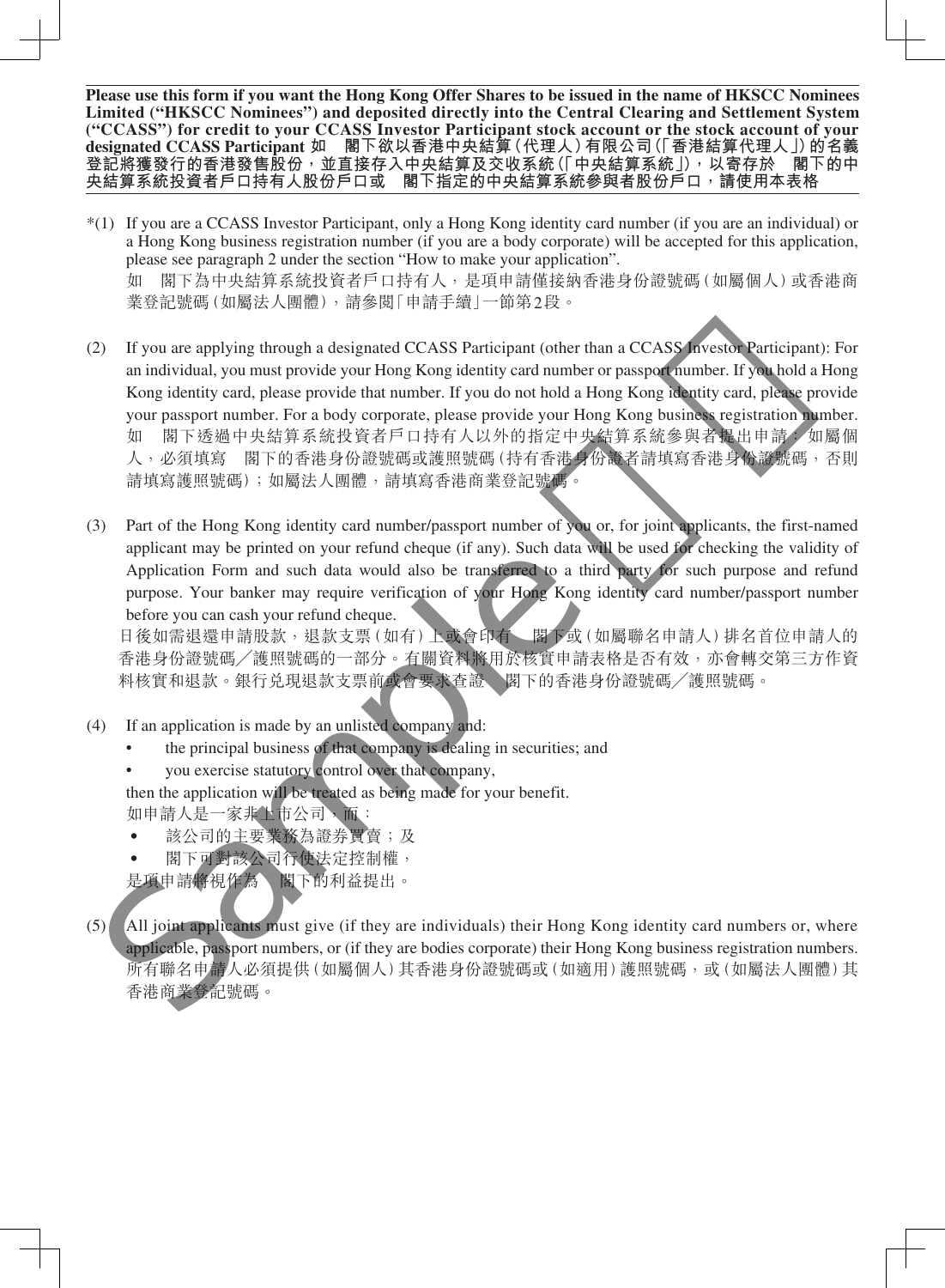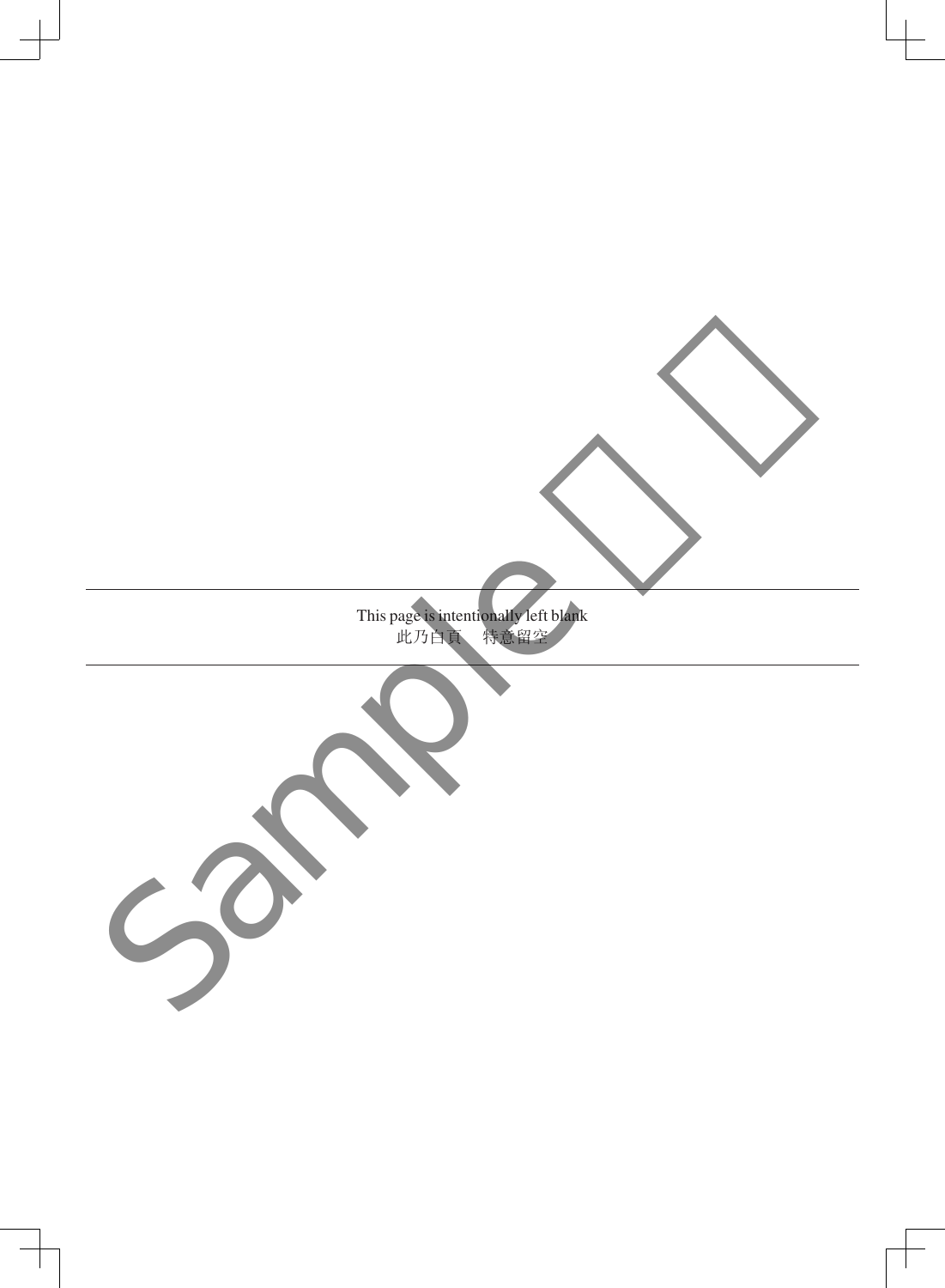## **How to make your application**

1. Use the table below to calculate how much you must pay. Your application must be for a minimum of 2,000 Hong Kong Offer Shares and in one of the numbers set out in the table, or your application will be rejected.

| <b>Number of</b>    |                                                                                                                                                                                                                    | Number of           |                       | Number of           |                                           |
|---------------------|--------------------------------------------------------------------------------------------------------------------------------------------------------------------------------------------------------------------|---------------------|-----------------------|---------------------|-------------------------------------------|
| <b>Hong Kong</b>    | <b>Amount Payable</b><br>on Application                                                                                                                                                                            | <b>Hong Kong</b>    | <b>Amount Payable</b> | <b>Hong Kong</b>    | <b>Amount Payable</b>                     |
| <b>Offer Shares</b> |                                                                                                                                                                                                                    | <b>Offer Shares</b> | on Application        | <b>Offer Shares</b> | on Application<br>$(HK\$<br>11,615,885.50 |
| <b>Applied for</b>  | $(HK\$                                                                                                                                                                                                             | <b>Applied for</b>  | $(HK\$                | <b>Applied for</b>  |                                           |
| 2,000               | 4,646.35                                                                                                                                                                                                           | 200,000             | 464,635.42            | 5,000,000           |                                           |
| 4,000               | 9,292.71                                                                                                                                                                                                           | 250,000             | 580,794.28            | 6,000,000           | 13,939,062.60                             |
| 6,000               | 13,939.06                                                                                                                                                                                                          | 300,000             | 696,953.13            | 7,000,000           | 16,262,239.70                             |
| 8,000               | 18,585.42                                                                                                                                                                                                          | 350,000             | 813,111.99            | 8,000,000           | 18,585,416.80                             |
| 10,000              | 23,231.77                                                                                                                                                                                                          | 400,000             | 929,270.84            | 9,000,000           | 20,908,593.90                             |
| 12,000              | 27,878.13                                                                                                                                                                                                          | 450,000             | 1,045,429.70          | 10,000,000          | 23, 231, 771.00                           |
| 14,000              | 32,524.48                                                                                                                                                                                                          | 500,000             | 1,161,588.55          | 11,000,000          | 25,554,948.10                             |
| 16,000              | 37,170.83                                                                                                                                                                                                          | 600,000             | 1,393,906.26          | 12,000,000          | 27,878,125.20                             |
| 18,000              | 41,817.19                                                                                                                                                                                                          | 700,000             | 1,626,223.97          | 13,000,000          | 30,201,302.30                             |
| 20,000              | 46,463.54                                                                                                                                                                                                          | 800,000             | 1,858,541.68          | 14,000,000          | 32,524,479.40                             |
| 30,000              | 69,695.31                                                                                                                                                                                                          | 900,000             | 2,090,859.39          | 15,000,000          | 34,847,656.50                             |
| 40,000              | 92,927.08                                                                                                                                                                                                          | 1,000,000           | 2,323,177.10          | 16,000,000          | 37,170,833.60                             |
| 50,000              | 116,158.86                                                                                                                                                                                                         | 1,500,000           | 3,484,765.65          | 17,000,000          | 39,494,010.70                             |
| 60,000              | 139,390.63                                                                                                                                                                                                         | 2,000,000           | 4,646,354.20          | 17,500,000*         | 40,655,599.25                             |
| 70,000              | 162,622.40                                                                                                                                                                                                         | 2,500,000           | 5,807,942.75          | $\ast$ .            | Maximum number of Hong Kong               |
| 80,000              | 185,854.17                                                                                                                                                                                                         | 3,000,000           | 6,969,531.30          |                     | Offer Shares you may apply for.           |
| 90,000              | 209,085.94                                                                                                                                                                                                         | 3,500,000           | 8, 131, 119.85        |                     |                                           |
| 100,000             | 232,317.71                                                                                                                                                                                                         | 4,000,000           | 9,292,708.40          |                     |                                           |
| 150,000             | 348,476.57                                                                                                                                                                                                         | 4,500,000           | 10,454,296.95         |                     |                                           |
|                     | You, as the applicant(s), must complete the form in English as indicated below and sign on the second page of<br>the Application Form. Only written signatures will be accepted (and not by way of personal chop). |                     |                       |                     |                                           |
|                     | If you are applying through a designated CCASS Participant (other than a CCASS Investor Participant):                                                                                                              |                     |                       |                     |                                           |
| $\bullet$           | the designated CCASS Participant must endorse the form with its company chop (bearing its company                                                                                                                  |                     |                       |                     |                                           |
|                     | name) and insert its participant I.D. in the appropriate box.                                                                                                                                                      |                     |                       |                     |                                           |
|                     |                                                                                                                                                                                                                    |                     |                       |                     |                                           |
|                     | If you are applying as an individual CCASS Investor Participant:                                                                                                                                                   |                     |                       |                     |                                           |
|                     | the form must contain your NAME and Hong Kong identity card number;                                                                                                                                                |                     |                       |                     |                                           |
|                     | your participant I.D. must be inserted in the appropriate box.                                                                                                                                                     |                     |                       |                     |                                           |
|                     | If you are applying as a joint individual CCASS Investor Participant:                                                                                                                                              |                     |                       |                     |                                           |
|                     | the form must contain all joint investor participants' NAMES and the Hong Kong identity card number of all                                                                                                         |                     |                       |                     |                                           |
|                     | joint investor participants;                                                                                                                                                                                       |                     |                       |                     |                                           |
|                     | your participant I.D. must be inserted in the appropriate box.                                                                                                                                                     |                     |                       |                     |                                           |
|                     | If you are applying as a corporate CCASS Investor Participant:                                                                                                                                                     |                     |                       |                     |                                           |
|                     | the form must contain your company NAME and Hong Kong business registration number;                                                                                                                                |                     |                       |                     |                                           |
|                     | your participant I.D. and your company chop (bearing your company name) must be inserted in the                                                                                                                    |                     |                       |                     |                                           |
| appropriate box.    |                                                                                                                                                                                                                    |                     |                       |                     |                                           |

- 2. You, as the applicant(s), must complete the form in English as indicated below and sign on the second page of the Application Form. Only written signatures will be accepted (and not by way of personal chop).
	- If you are applying through a designated CCASS Participant (other than a CCASS Investor Participant):
	- the designated CCASS Participant must endorse the form with its company chop (bearing its company name) and insert its participant I.D. in the appropriate box.
	- If you are applying as an individual CCASS Investor Participant:
	- the form must contain your NAME and Hong Kong identity card number;
	- your participant I.D. must be inserted in the appropriate box.
	- If you are applying as a joint individual CCASS Investor Participant:
	- the form must contain all joint investor participants' NAMES and the Hong Kong identity card number of all joint investor participants;
	- your participant I.D. must be inserted in the appropriate box.
	- If you are applying as a corporate CCASS Investor Participant:
	- the form must contain your company NAME and Hong Kong business registration number;
	- your participant I.D. and your company chop (bearing your company name) must be inserted in the appropriate box.

Incorrect or omission of details of the CCASS Participant including participant I.D. and/or company chop bearing its company name or other similar matters may render your application invalid.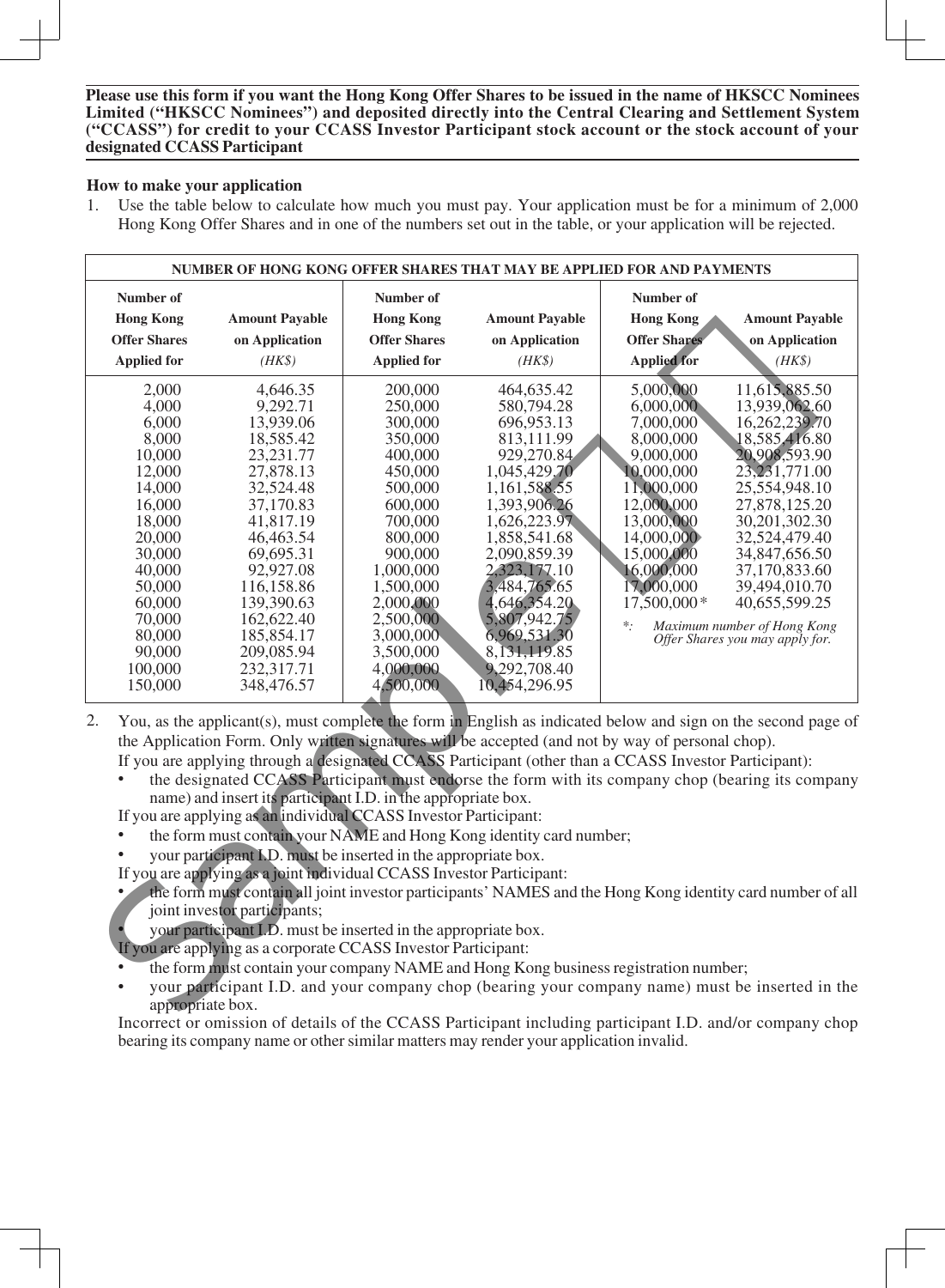3. Staple your cheque or banker's cashier order to the form. Each application for the Hong Kong Offer Shares must be accompanied by either one separate cheque or one separate banker's cashier order. Your application will be rejected if your cheque or banker's cashier order does not meet all the following requirements:

| The cheque must:                                                                                                                                                                                                                                                                                                                                                                     | <b>Banker's cashier order must:</b>                                                                                                                                                                                                                                                                                                                      |
|--------------------------------------------------------------------------------------------------------------------------------------------------------------------------------------------------------------------------------------------------------------------------------------------------------------------------------------------------------------------------------------|----------------------------------------------------------------------------------------------------------------------------------------------------------------------------------------------------------------------------------------------------------------------------------------------------------------------------------------------------------|
| be in Hong Kong dollars;<br>not be post-dated;<br>be made payable to "HORSFORD NOMINEES LIMITED — SOMERLEY CAPITAL PUBLIC OFFER";<br>be crossed "Account Payee Only";                                                                                                                                                                                                                |                                                                                                                                                                                                                                                                                                                                                          |
| be drawn on your Hong Kong dollar bank account<br>in Hong Kong; and<br>show your account name, which must either be pre-<br>printed on the cheque, or be endorsed on the back<br>by a person authorised by the bank. This account<br>name must correspond with your name. If it is a<br>joint application, the account name must be the<br>same as the first-named applicant's name. | be issued by a licensed bank in Hong Kong, and<br>have your name certified on the back by a person<br>authorised by the bank. The name on the banker's<br>cashier order must correspond with your name. If it<br>is a joint application, the name on the back of the<br>banker's cashier order must be the same as the first-<br>named applicant's name. |

4. Tear off the Application Form, fold it once and lodge your completed Application Form (with cheque or banker's cashier order attached) to one of the collection boxes at any of the following branches of the receiving bank:



5. Your Application Form can be lodged at these times:

**Wednesday, 15 March 2017 — 9:00 a.m. to 5:00 p.m. Thursday, 16 March 2017 — 9:00 a.m. to 5:00 p.m. Friday, 17 March 2017 — 9:00 a.m. to 5:00 p.m. Saturday, 18 March 2017 — 9:00 a.m. to 1:00 p.m. Monday, 20 March 2017 — 9:00 a.m. to 12:00 noon**

6. The latest time for lodging your application is 12:00 noon on Monday, 20 March 2017. The application lists will be open between 11:45 a.m. and 12:00 noon on that day, subject only to the weather conditions, as described in the section headed "How to Apply for Hong Kong Offer Shares — 9. Effect of Bad Weather on the Opening of the Application Lists" of the Prospectus.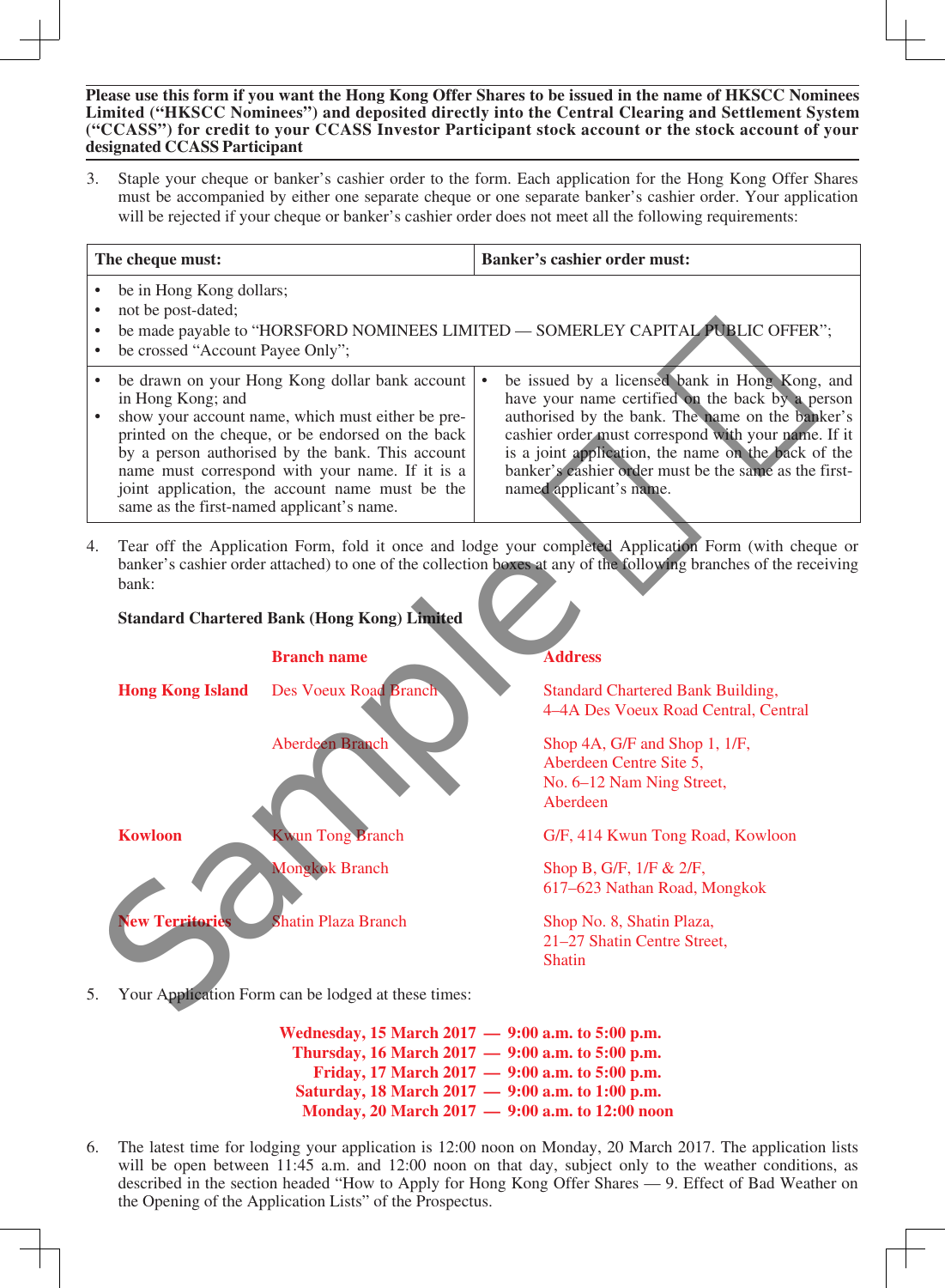## **申請手續**

1. 請使用下表計算 閣下應付的款項。 閣下申請認購的股份數目須至少為2,000股香港發售股份,並 為下表所列的其中一個數目,否則恕不受理。

|                                                                                       |                                                    |                    | 可供申請認購的香港發售股份數目及應繳款項                                                                                                                                                                                                 |                          |                                |
|---------------------------------------------------------------------------------------|----------------------------------------------------|--------------------|----------------------------------------------------------------------------------------------------------------------------------------------------------------------------------------------------------------------|--------------------------|--------------------------------|
| 申請認購的香港                                                                               | 申請時應繳款項                                            | 申請認購的香港            | 申請時應繳款項                                                                                                                                                                                                              | 申請認購的香港                  | 申請時應繳款項                        |
| 發售股份數目                                                                                | (港元)                                               | 發售股份數目             | (港元)                                                                                                                                                                                                                 | 發售股份數目                   | (港元)                           |
| 2,000                                                                                 | 4,646.35                                           | 200,000            | 464,635.42                                                                                                                                                                                                           | 5,000,000                | 11,615,885.50                  |
| 4,000                                                                                 | 9,292.71                                           | 250,000            | 580,794.28                                                                                                                                                                                                           | 6,000,000                | 13,939,062.60                  |
| 6,000                                                                                 | 13,939.06                                          | 300,000            | 696,953.13                                                                                                                                                                                                           | 7,000,000                | 16,262,239.70                  |
| 8,000                                                                                 | 18,585.42                                          | 350,000            | 813,111.99                                                                                                                                                                                                           | 8,000,000                | 18,585,416.80                  |
| 10,000                                                                                | 23, 231. 77                                        | 400,000            | 929,270.84                                                                                                                                                                                                           | 9,000,000                | 20,908,593.90                  |
| 12,000                                                                                | 27,878.13                                          | 450,000            | 1,045,429.70                                                                                                                                                                                                         | 10,000,000               | 23, 231, 771.00                |
| 14,000                                                                                | 32,524.48                                          | 500,000            | 1,161,588.55                                                                                                                                                                                                         | 11,000,000               | 25,554,948.10                  |
| 16,000                                                                                | 37,170.83                                          | 600,000            | 1,393,906.26                                                                                                                                                                                                         | 12,000,000               | 27,878,125.20                  |
| 18,000                                                                                | 41,817.19                                          | 700,000            | 1,626,223.97                                                                                                                                                                                                         | 13,000,000               | 30,201,302.30                  |
| 20,000<br>30,000                                                                      | 46,463.54<br>69,695.31                             | 800,000<br>900,000 | 1,858,541.68<br>2,090,859.39                                                                                                                                                                                         | 14,000,000<br>15,000,000 | 32,524,479.40<br>34,847,656.50 |
| 40,000                                                                                | 92,927.08                                          | 1,000,000          | 2,323,177.10                                                                                                                                                                                                         | 16,000,000               | 37,170,833.60                  |
| 50,000                                                                                | 116,158.86                                         | 1,500,000          | 3,484,765.65                                                                                                                                                                                                         | 17,000,000               | 39,494,010.70                  |
| 60,000                                                                                | 139,390.63                                         | 2,000,000          | 4,646,354.20                                                                                                                                                                                                         | $17,500,000*$            | 40,655,599.25                  |
| 70,000                                                                                | 162,622.40                                         | 2,500,000          | 5,807,942.75                                                                                                                                                                                                         |                          |                                |
| 80,000                                                                                | 185,854.17                                         | 3,000,000          | 6,969,531.30                                                                                                                                                                                                         | $*$ :                    | 閣下最多可申請認購的香港發售                 |
| 90,000                                                                                | 209,085.94                                         | 3,500,000          | 8.131,119.85                                                                                                                                                                                                         | 股份數目。                    |                                |
| 100,000                                                                               | 232,317.71                                         | 4,000,000          | 9,292,708.40                                                                                                                                                                                                         |                          |                                |
| 150,000                                                                               | 348,476.57                                         | 4,500,000          | 10,454,296.95                                                                                                                                                                                                        |                          |                                |
| 2.<br>(不得以個人印章代替)。<br>如<br>$\bullet$<br>者編號。<br>如<br>表格必須載有<br>$\bullet$<br>$\bullet$ | 閣下以個人中央結算系統投資者戶口持有人名義提出申請:<br>必須在適當方格內填寫、閣下的參與者編號。 | 閣下的姓名及香港身份證號碼;     | 閣下作為申請人,必須按照下列指示以英文填寫表格,並於申請表格第二頁簽署,僅接納親筆簽名<br>閣下透過中央結算系統投資者戶口持有人以外的指定中央結算系統參與者提出申請:<br>該指定中央結算系統參與者必須於表格加蓋公司印章(附有公司名稱),並在適當方格內填寫參與<br>如一閣下以聯名個人中央結算系統投資者戶口持有人名義提出申請:<br>表格必須載有所有聯名投資者戶口持有人的姓名及所有聯名投資者戶口持有人的香港身份證號碼; |                          |                                |
|                                                                                       | 必須在適當方格內填寫 閣下的參與者編號。                               |                    |                                                                                                                                                                                                                      |                          |                                |
| 妞                                                                                     | 閣下以公司中央結算系統投資者戶口持有人名義提出申請:                         |                    |                                                                                                                                                                                                                      |                          |                                |
|                                                                                       | 表格必須載有 閣下的公司名稱及香港商業登記號碼;                           |                    |                                                                                                                                                                                                                      |                          |                                |
|                                                                                       |                                                    |                    | 必須在適當方格內填寫 閣下的參與者編號並加蓋公司印章 (附有公司名稱)。                                                                                                                                                                                 |                          |                                |
|                                                                                       |                                                    |                    |                                                                                                                                                                                                                      |                          |                                |

- 2. 閣下作為申請人,必須按照下列指示以英文填寫表格,並於申請表格第二頁簽署,僅接納親筆簽名 (不得以個人印章代替)。
	- 如 閣下透過中央結算系統投資者戶口持有人以外的指定中央結算系統參與者提出申請:
	- 該指定中央結算系統參與者必須於表格加蓋公司印章(附有公司名稱),並在適當方格內填寫參與 者編號。
	- 如 閣下以個人中央結算系統投資者戶口持有人名義提出申請:
	- 表格必須載有 閣下的姓名及香港身份證號碼;
	- 必須在適當方格內填寫 閣下的參與者編號。
	- 如 閣下以聯名個人中央結算系統投資者戶口持有人名義提出申請:

- 如一閣下以公司中央結算系統投資者戶口持有人名義提出申請:
- 表格必須載有 閣下的公司名稱及香港商業登記號碼;

中央結算系統參與者的資料(包括參與者編號及 ╱或附有公司名稱的公司印章)或其他類似事項如有 錯誤或遺漏,均可能導致申請無效。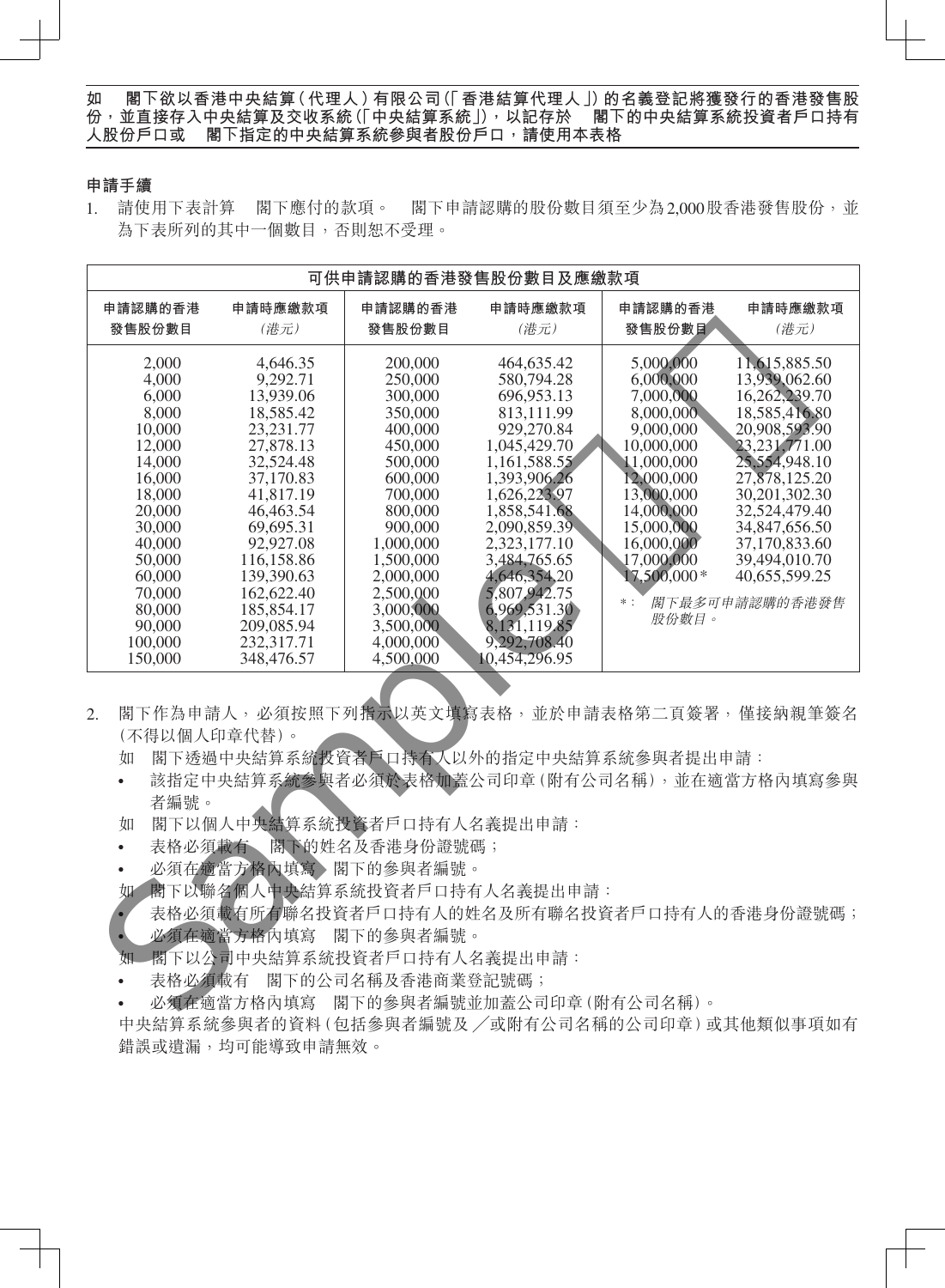3. 閣下須將支票或銀行本票釘於表格上。每份香港發售股份申請必須附上一張獨立開出的支票或一張獨 立開出的銀行本票。支票或銀行本票必須符合以下所有規定,否則有關的認購申請將不獲接納:





6. 截止遞交申請的時間為2017年3月20日(星期一)中午十二時正。本公司將於當日上午十一時四十五分 至中午十二時正期間登記認購申請,唯一會影響此時間的變化因素為當日的天氣情況(如招股章程「如 何申請香港發售股份 — 9.惡劣天氣對開始辦理申請登記的影響」一節所述)。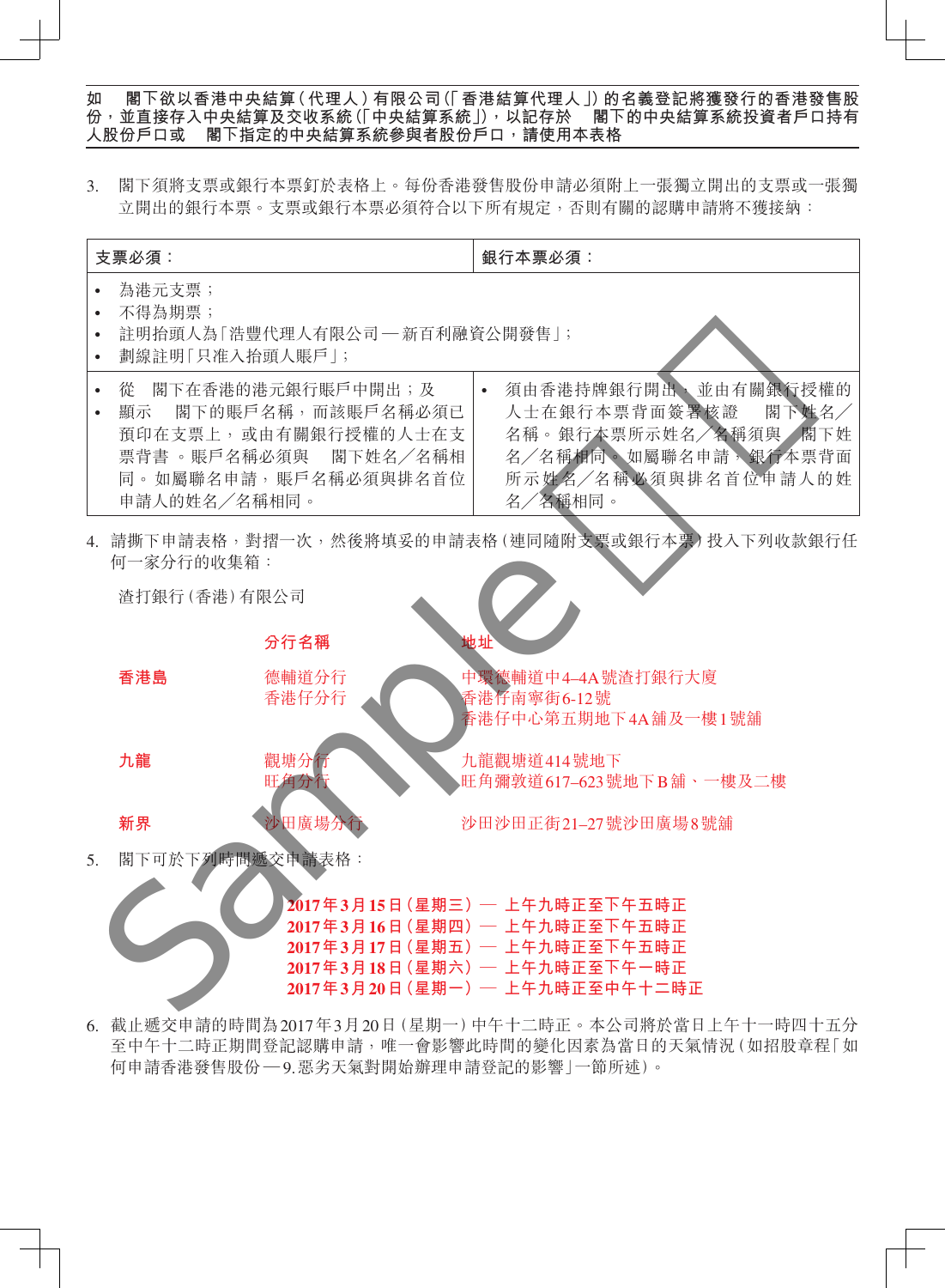# **Somerley Capital Holdings Limited**

**新百利融資控股有限公司**

*(Incorporated in the Cayman Islands with limited liability)*

# **HONG KONG PUBLIC OFFERING**

#### **Conditions of your application**

#### **A. Who can apply**

- 1. You and any person(s) for whose benefit you are applying must be 18 years of age or older and must have a Hong Kong address.
- 2. If you are a firm, the application must be in the individual members' names.
- 3. The number of joint applicants may not exceed four.
- 4. If you are a body corporate, the application must be signed by a duly authorised officer, who must state his representative capacity, and stamped with your corporation's chop.
- 5. You must be outside the United States, not be a United States Person (as defined in Regulation S under the U.S. Securities Act) and not be a legal or natural person of the PRC.
- 6. Unless permitted by the GEM Listing Rules, you cannot apply for any Hong Kong Offer Shares if you:
	- are an existing beneficial owner of Shares in the Company and/or any its subsidiaries;
	- are a Director or chief executive officer of the Company and/or any of its subsidiaries;
	- are a core connected person (as defined in the GEM Listing Rules) of the Company or will become a core connected person of the Company immediately upon completion of the Hong Kong Public Offering; or
	- are a close associate (as defined in the GEM Listing Rules) of any of the above.

#### **B. If you are a nominee**

You, as a nominee, may make more than one application for the Hong Kong Offer Shares by: (i) giving electronic instructions to HKSCC via Central Clearing and Settlement System ("CCASS") (if you are a CCASS Participant); or (ii) using a **WHITE** or **YELLOW** Application Form, and lodge more than one application in your own name on behalf of different beneficial owners.

## **C. Effect of completing and submitting this Application Form**

By completing and submitting this Application Form, you (and if you are joint applicants, each of you jointly and severally) for yourself or as an agent or a nominee on behalf of each person for whom you act:

- undertake to execute all relevant documents and instruct and authorise the Company and/or the Joint Lead Managers (or their agents or nominees), as agents of the Company, to execute any documents for you and to do on your behalf all things necessary to register any Hong Kong Offer Shares allocated to you in the name of HKSCC Nominees as required by the Articles of Association;
- agree to comply with the Cayman Companies Law, the Companies Ordinance, the Companies (Winding Up and Miscellaneous Provisions) Ordinance, the Memorandum of Association and the Articles of Association;
- confirm that you have read the terms and conditions and application procedures set out in the Prospectus and in this Application Form and agree to be bound by them;
- confirm that you have received and read the Prospectus and have only relied on the information and representations contained in the Prospectus in making your application and will not rely on any other information or representations except those in any supplement to the Prospectus;
- confirm that you are aware of the restrictions on the Hong Kong Public Offering in the Prospectus;
- agree that none of the Company, the Joint Sponsors, the Joint Lead Managers, the Underwriters, their respective directors, officers, employees, partners, agents, advisers and any other parties involved in the Hong Kong Public Offering is or will be liable for any information and representations not in the Prospectus (and any supplement to it);
- agree to disclose to the Company, the Hong Kong Share Registrar, the receiving bank, the Joint Sponsors, the Joint Lead Managers, the Underwriters and/or their respective advisers and agents any personal data which they may require about you and the person(s) for whose benefit you have made the application;
- if the laws of any place outside Hong Kong apply to your application, agree and warrant that you have complied with all such laws and none of the Company, the Joint Sponsors, the Joint Lead Managers and the Underwriters nor any of their respective officers or advisers will breach any law outside Hong Kong as a result of the acceptance of your offer to purchase, or any action arising from your rights and obligations under the terms and conditions contained in the Prospectus and this Application Form; Continues of your application<br>
Samples of the continues of the Collinso of Proposition in the Samples of the Collinso Samples and the Samples and the Samples and the Samples and the Samples and the Samples and the Samples
	- agree that once your application has been accepted, you may not rescind it because of an innocent misrepresentation;
	- agree that your application will be governed by the laws of Hong Kong;
	- represent, warrant and undertake that (i) you understand that the Hong Kong Offer Shares have not been and will not be registered under the U.S. Securities Act; and (ii) you and any person for whose benefit you are applying for the Hong Kong Offer Shares are outside the United States (as defined in Regulation S) or are a person described in paragraph (h)(3) of Rule 902 of Regulation S;
	- warrant that the information you have provided is true and accurate;
	- agree to accept the Hong Kong Offer Shares applied for, or any lesser number allocated to you under the application;
	- authorise the Company to place the name of HKSCC Nominees on the Company's register of members as the holder(s) of any Hong Kong Offer Shares allocated to you, and the Company and/or its agents to deposit any share certificate(s) into CCASS and/or to send any refund monies to you or the first-named applicant for joint application by ordinary post at your own risk to the address stated on the application, unless you have chosen to collect refund cheque(s) in person;
	- agree that the Hong Kong Offer Shares to be allotted shall be issued in the name of HKSCC Nominees and deposited directly into CCASS for credit to your investor participant stock account or the stock account of your designated CCASS Participant;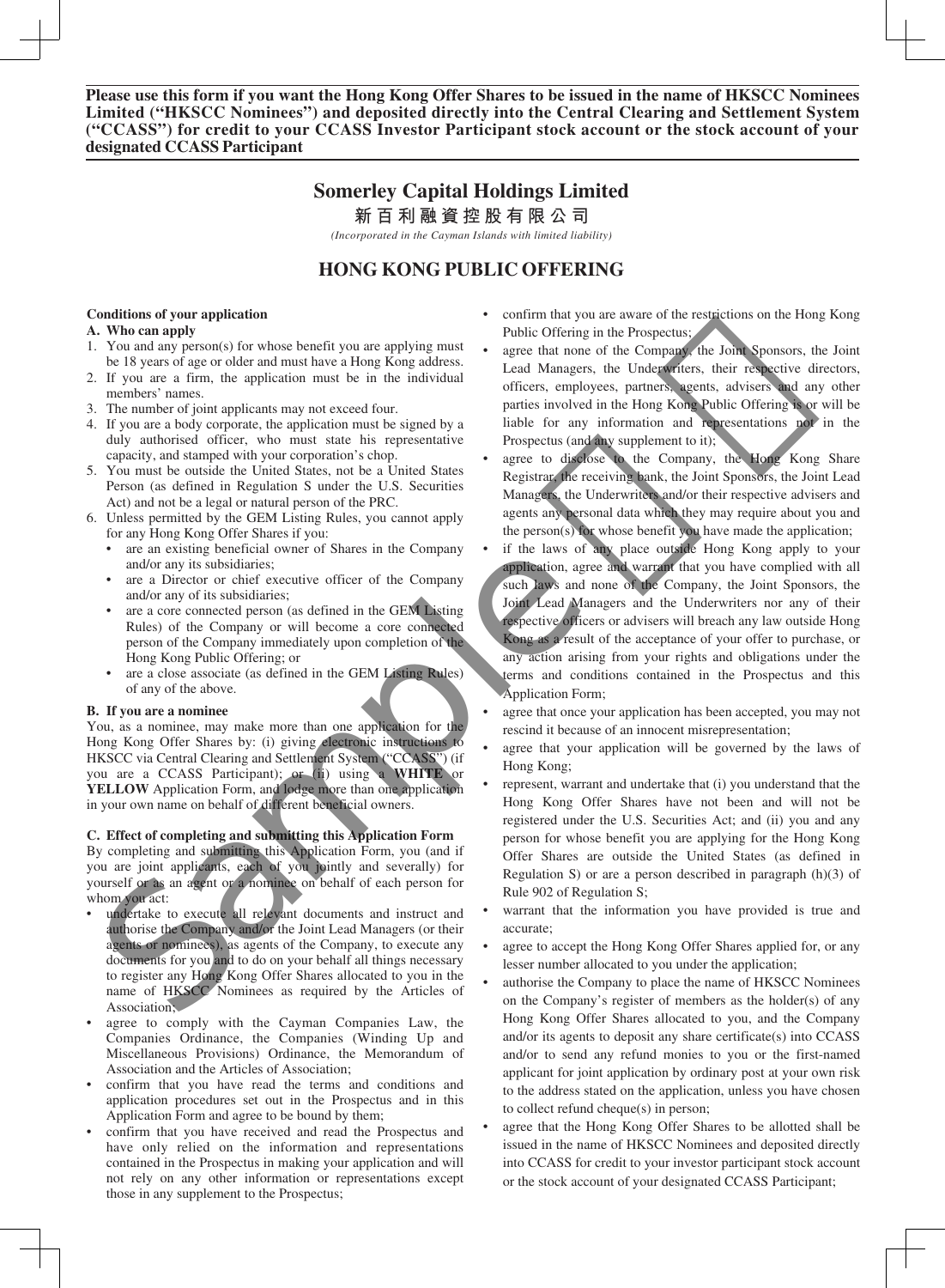- agree that each of HKSCC and HKSCC Nominees reserves the right (1) not to accept any or part of such allotted Shares issued in the name of HKSCC Nominees or not to accept such allotted Shares for deposit into CCASS; (2) to cause such allotted Shares to be withdrawn from CCASS and issued in your name at your own risk and costs; and (3) to cause such allotted Shares to be issued in your name (or, if you are a joint applicant, to the firstnamed applicant) and in such a case, to post the certificates for such allotted Shares at your own risk to the address on your application form by ordinary post or to make available the same for your collection;
- agree that neither HKSCC nor HKSCC Nominees shall have any liability for the information and representations not so contained in the Prospectus and this Application Form;
- agree that neither HKSCC nor HKSCC Nominees shall be liable to you in any way;
- declare and represent that this is the only application made and the only application intended by you to be made to benefit you or the person for whose benefit you are applying;
- understand that the Company, the Directors, the Joint Sponsors and the Joint Lead Managers will rely on your declarations and representations in deciding whether or not to make any allocation of any of the Hong Kong Offer Shares to you and that you may be prosecuted for making a false declaration;
- (if the application is made for your own benefit) warrant that no other application has been or will be made for your benefit on a **WHITE** or **YELLOW** Application Form or by giving electronic application instructions to HKSCC by you or by any one as your agent or by any other person; and
- (if you are making the application as an agent for the benefit of another person) warrant that (i) no other application has been or will be made by you as agent for or for the benefit of that person or by that person or by any other person as agent for that person on a **WHITE** or **YELLOW** Application Form or by giving electronic application instructions to HKSCC; and (ii) you have due authority to sign the Application Form or give electronic application instructions on behalf of that other person as their agent.

## **D. Power of attorney**

If your application is made by a person under a power of attorney, the Company and Halcyon Securities may accept or reject your application at their discretion and on any conditions they think fit, including evidence of the attorney's authority.

## **Price Determination of the Hong Kong Public Offering and Allocation of Hong Kong Offer Shares**

The Offer Price is expected to be fixed on or before Wednesday, 22 March 2017 (or such later date as agreed between Halcyon Securities and the Company). Applicants are required to pay the Maximum Offer Price of HK\$2.30 for each Hong Kong Offer Share together with 1% brokerage, 0.0027% SFC transaction levy and 0.005% Stock Exchange trading fee. Applications for Hong Kong Offer Shares will not be processed and no allotment of any Hong Kong Offer Shares will be made until the application lists close.

#### **Publication of results**

The Company expects to announce (i) the final Offer Price; (ii) the level of applications in respect of the Hong Kong Public Offering; and (iii) the basis of allotment of the Hong Kong Offer Shares under the Hong Kong Public Offering on Monday, 27 March 2017 on the Company's website at **www.somerleycapital.com** and the website of the Stock Exchange at **www.hkexnews.hk**. The results of allocations in the Hong Kong Public Offering, and the Hong Kong identity card/passport/Hong Kong business registration numbers of successful applicants (where applicable) will be available on the above websites.

#### **If your application for Hong Kong Offer Shares is successful (in whole or in part)**

If your application is wholly or partially successful, your share certificate(s) (subject to their becoming valid certificates of title provided that the Hong Kong Public Offering has become unconditional and not having been terminated at 8:00 a.m. on Tuesday, 28 March 2017) will be issued in the name of HKSCC Nominees and deposited directly into CCASS for credit to your CCASS Investor Participant stock account or the stock account of your designated CCASS Participant as instructed by you in your Application Form on Monday, 27 March 2017 or, in the event of a contingency, on any other date as shall be determined by HKSCC or HKSCC Nominees.

- If you are applying through a designated CCASS Participant (other than a CCASS Investor Participant): For Hong Kong Offer Shares credited to the stock account of your designated CCASS Participant (other than a CCASS Investor Participant), you can check the number of Hong Kong Offer Shares allotted to you with that CCASS Participant.
- If you are applying as a CCASS Investor Participant: The Company expects to publish the application results of CCASS Investor Participants' together with the results of the Hong Kong Offer Shares on the Company's website at **www. somerleycapital.com** and the website of the Stock Exchange at **www.hkexnews.hk** on Monday, 27 March 2017. You should check the announcement published by the Company and report any discrepancies to HKSCC before 5:00 p.m. on Monday, 27 March 2017 or such other date as shall be determined by HKSCC or HKSCC Nominees. Immediately after the credit of the Hong Kong Offer Shares to your stock account you can check your new account balance via the CCASS Phone System and CCASS Internet System (under the procedures contained in HKSCC's "An Operating Guide for Investor Participants" in effect from time to time). HKSCC will also make available to you an activity statement showing the number of Hong Kong Offer Shares credited to your stock account. to issue tanget can be a continue of the sample in the sample in the sample of the sample of the sample of the sample of the sample of the sample of the sample of the sample of the sample of the sample of the sample of th

No receipt will be issued for application money paid. The Company will not issue temporary documents of title.

#### **Refund of application monies**

If you do not receive any Hong Kong Offer Shares or if your application is accepted only in part, the Company will refund to you your application monies, or the appropriate portion thereof, together with the related 1% brokerage, 0.0027% SFC transaction levy and 0.005% Stock Exchange trading fee without interest. If the Offer Price is less than the Maximum Offer Price, the Company will refund to you the surplus application monies together with the related 1% brokerage, 0.0027% SFC transaction levy and 0.005% Stock Exchange trading fee without interest. The refund procedures are stated in the section headed "How to Apply for Hong Kong Offer Shares — 13. Despatch/Collection of Share Certificates and Refund Monies" in the Prospectus.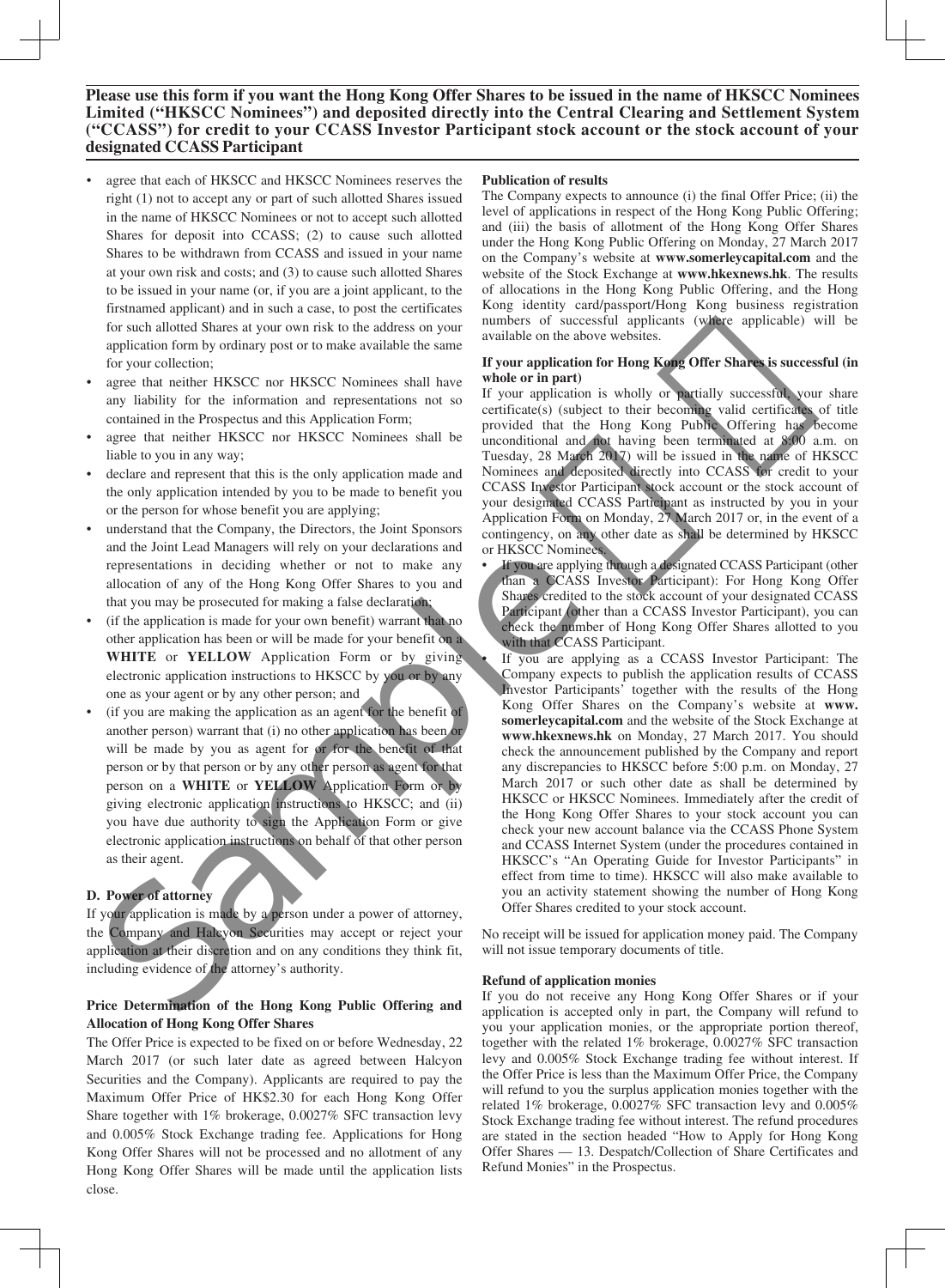## **Somerley Capital Holdings Limited**

## **新百利融資控股有限公司**

(於開曼群島註冊成立的有限公司)

## **香港公開發售**

#### **申請條件**

#### **甲. 可提出申請的人士**

- 1. 閣下及 閣下為其利益提出申請的任何人士必須年滿18歲 並有香港地址。
- 2. 如 閣下為商號,申請必須以個人成員名義提出。
- 3. 聯名申請人不得超過四名。
- 4. 如 閣下為法人團體,申請須經獲正式授權人士簽署,並 註明其代表身份及加蓋公司印章。
- 5. 閣下必須身處美國境外,並非美籍人士(定義見美國證券法 S規例),亦非中國法人或自然人。
- 6. 除非創業板上市規則允許,否則下列人士不得申請任何香 港發售股份:
	- 本公司及 ╱或其任何附屬公司股份的現有實益擁有人;
	- 本公司及 ╱或其任何附屬公司的董事或首席執行官;
	- 本公司的核心關連人士(定義見創業板上市規則)或緊 隨香港公開發售完成後將成為本公司核心關連人士的人 士;或
	- 上述任何人士的緊密聯繫人(定義見創業板上市規則)。

## **乙. 如 閣下為代名人**

閣下作為代名人可提出超過一份香港發售股份申請,方法是 (i)透過中央結算及交收系統(「中央結算系統」)向香港結算發 出電子認購指示(如 閣下為中央結算系統參與者);或(ii)使 用**白色**或**黃色**申請表格以本身名義代表不同實益擁有人提交超 過一份申請。

## **丙. 填寫及遞交本申請表格的效用**

閣下填妥並遞交本申請表格,即表示 閣下(如屬聯名申請 人,即各人共同及個別)代表 閣下本身,或作為 閣下代其 行事的每名人士的代理或代名人:

- 承諾簽立所有有關文件, 並指示及授權本公司及 ╱或作 為本公司代理的聯席牽頭經辦人(或其代理或代名人), 代表 閣下簽立任何文件,並代表 閣下處理一切必要事 務,以便根據組織章程細則的規定,以香港結算代理人的 名義登記 閣下獲分配的任何香港發售股份;
- 同意遵守開曼群島公司法、公司條例、公司(清盤及雜項條 文)條例、組織章程大綱及組織章程細則;
- 確認 閣下已閱讀招股章程及本申請表格所載條款及條件 以及申請手續,並同意受其約束;
- 確認 閣下已接獲及閱讀招股章程,並於作出申請時僅倚 賴招股章程所載資料及陳述,且將不會倚賴招股章程任何 補充文件所載者以外的任何其他資料或陳述;
- 確認 閣下已知悉招股章程內有關香港公開發售的限制;
- 同意本公司、聯席保薦人、聯席牽頭經辦人、包銷商、彼 等各自的董事、高級職員、僱員、合夥人、代理、顧問及 參與香港公開發售的任何其他各方均不會或將不會對招股 章程(及其任何補充文件)所載者之外的任何資料及陳述負 責;
- 同意向本公司、香港股份過戶登記處、收款銀行、聯席保 薦人、聯席牽頭經辦人、包銷商及 ╱或彼等各自的顧問及 代理披露彼等所需有關 閣下及 閣下為其利益提出申請 的人士的任何個人資料;
- 倘香港以外任何地區的法例適用於 閣下的申請,則同意 及保證 閣下已遵守所有有關法例,且本公司、聯席保薦 人、聯席牽頭經辦人及包銷商以及彼等各自的高級人員或 顧問將不會因接納 閣下的購買要約或因 閣下於招股章 程及本申請表格所載條款及條件項下的權利與義務所引申 的任何行動而違反香港以外地區的任何法例; **请属件。请求与机构提供的,如果是一个人的。" "我说,你说,我的人的情报的是很好的事情,我说,我们的是我的事情,我们的是我的事情,我们的是我们的,我们的是我们的,我们的是我们的,我们的是我们的,我们的是我们的,我们的是我们的,我们的是我们的,我们的是我们的,我们的是我们的,我们的是我们的,我们的是我们的,我们的是我们的,我们的是我们的,我们的是我们的,我们的是我们的,我们的是我们的,我们的是我们的,我们的是我们的,我们的是我们的,我** 
	- 同意 閣下的申請一經接納,即不得因無意作出的失實陳 述而撤銷申請;
	- 同意 閣下的申請受香港法例規管;
	- 聲明、保證及承諾(i)閣下明白香港發售股份並無及將不會 根據美國證券法登記;及(ii)閣下及 閣下為其利益申請香 港發售股份的任何人士均身處美國境外(定義見S規例), 或屬S規例第902條第(h)(3)段所述的人士;
	- 保證 閣下所提供的資料真實準確;
	- 同意接納所申請的香港發售股份或根據申請向 閣下所分 配任何較少數目的股份;
	- 授權本公司將香港結算代理人的名稱列入本公司股東名 冊,作為 閣下獲分配任何香港發售股份的持有人,並授 權本公司及 ╱或其代理將任何股票存入中央結算系統及 ╱ 或將任何退款以普通郵遞方式按申請所示地址寄予 閣下 或(如屬聯名申請)排名首位的申請人,郵誤風險概由 閣 下自行承擔,惟 閣下已選擇親身領取退款支票則除外;
	- 同意將獲配發的香港發售股份以香港結算代理人的名義發 行,並直接存入中央結算系統,以寄存於 閣下的投資者 戶口持有人股份戶口或 閣下指定的中央結算系統參與者 股份戶口;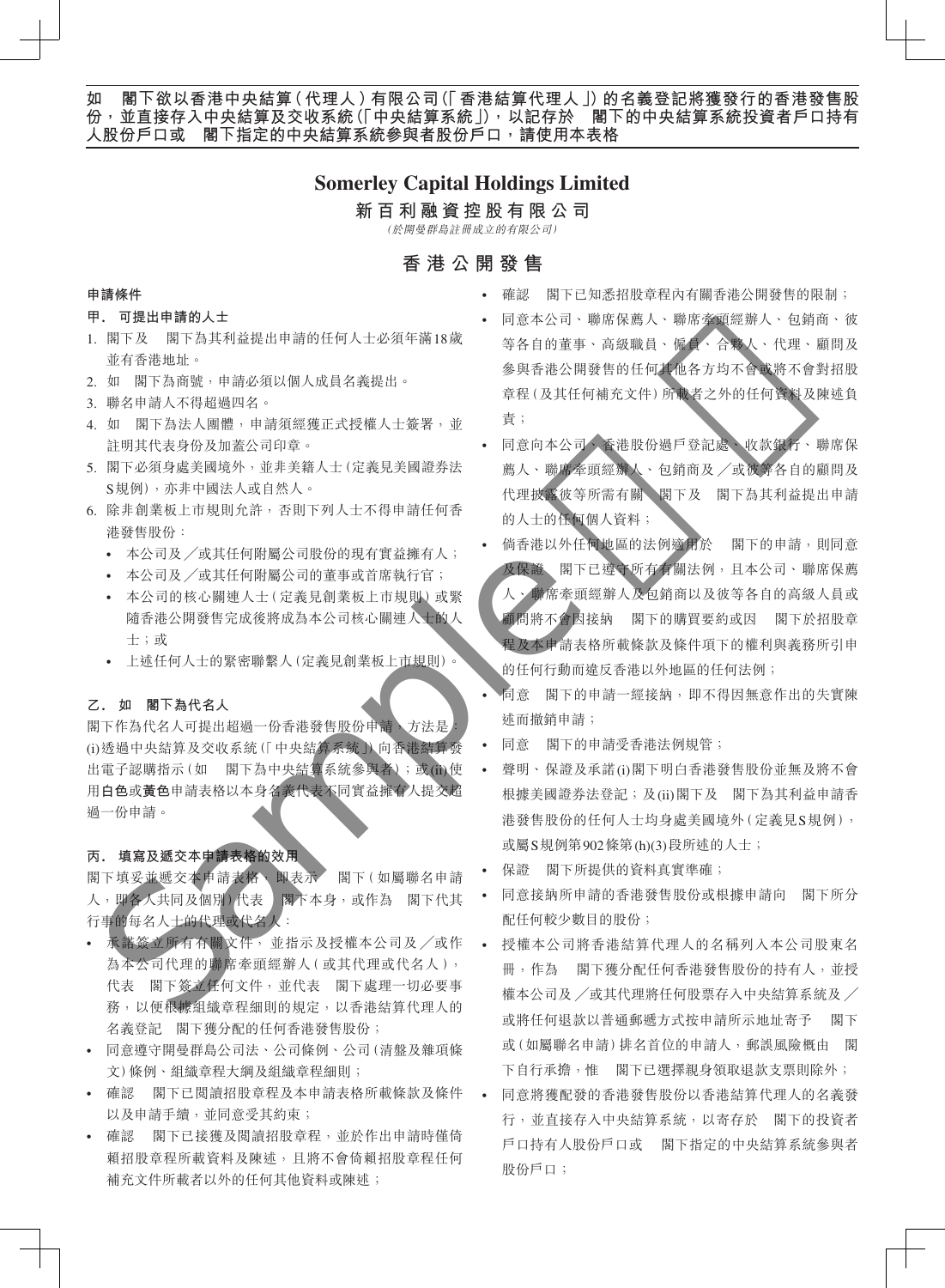- 同意香港結算及香港結算代理人均保留權利,(1)不接納 以香港結算代理人名義發行的該等獲配發股份的全部或部 分, 或不接納該等獲配發股份存入中央結算系統;(2)促 使該等獲配發股份從中央結算系統提取,並轉入 閣下名 下,有關風險及費用概由 閣下自行承擔;及(3)促使該等 獲配發股份以 閣下名義發行(或如屬聯名申請人,則以 排名首位申請人的名義發行),而在此情況下,會以普通郵 遞方式將該等獲配發股份的股票寄往 閣下在申請表格上 所示地址(郵誤風險概由 閣下自行承擔)或提供該等股票 供 閣下領取;
- 同意香港結算及香港結算代理人對招股章程及本申請表格 未有載列的資料及陳述概不負責;
- 同意香港結算及香港結算代理人概不以任何方式對 閣下 負責;
- 聲明及表示此乃 閣下作出的唯一申請及 閣下擬以本身 或 閣下為其利益提出申請的人士為受益人作出的唯一申 請;
- 明白本公司、 董事、 聯席保薦人及聯席牽頭經辦人將倚 賴 閣下的聲明及陳述以決定是否向 閣下分配任何香港 發售股份及 閣下如作出虛假聲明,則可能會被檢控;
- (如申請以 閣下本身為受益人提出)保證 閣下或 閣下 任何代理或任何其他人士並無及將不會為 閣下的利益而 以**白色**或**黃色**申請表格或向香港結算發出電子認購指示而 作出其他申請;及
- (如 閣下作為代理為其他人士利益提出申請) 保證(i) 下(作為該名人士的代理或為其利益)或該名人士或作為其 代理的任何其他人士並無及將不會以**白色**或**黃色**申請表格 或向香港結算發出電子認購指示作出其他申請;及(ii) 閣 下已獲正式授權以該名其他人士代理的身份簽署申請表格 或發出電子認購指示。

#### **丁. 授權書**

如 閣下的申請由獲有授權書的人士提出,本公司及鎧盛證券 可按其認為合適的任何條件(包括出示授權證明)酌情接納或 拒絕 閣下的申請。

## **香港公開發售定價及香港發售股份的分配**

預期發售價將於2017年3月22日(星期三)或之前(或鎧盛證券 與本公司可能協定的較後日期)釐定。申請人須繳付最高發售 價每股香港發售股份2.30港元, 另加1%經紀佣金、0.0027% 證監會交易徵費及0.005%聯交所交易費。截止登記申請前, 不會處理香港發售股份的申請或配發任何香港發售股份。

#### **公佈結果**

本公司預期於2017年3月27日( 星期一 )在本公司網站**www. somerleycapital.com**及聯交所網站**www.hkexnews.hk**刊登有關 (i)最終發售價;(ii)香港公開發售的申請水平; 及(iii)香港公 開發售下香港發售股份的配發基準的公告。香港公開發售的分 配結果及獲接納申請人的香港身份證 ╱護照 ╱香港商業登記 號碼(如適用)亦將於上述網站公佈。

#### **如 閣下的香港發售股份申請獲接納(全部或部分)**

如 閣下的申請全部或部分獲接納, 閣下的股票(前提是在 香港公開發售已成為無條件且並無被終止的情況下,股票於 2017年3月28日(星期二)上午八時正成為有效的所有權證明) 將以香港結算代理人名義發行,並按 閣下在申請表格的指 示於2017年3月27日(星期一)或(在特別情況下)由香港結算 或香港結算代理人指定的任何其他日期直接存入中央結算系 統,以寄存於 閣下的中央結算系統投資者戶口持有人股份 戶口或 閣下指定的中央結算系統參與者股份戶口。

- 如 閣下透過中央結算系統投資者戶口持有人以外的指定 中央結算系統參與者提出申請:香港發售股份寄存於 閣 下指定的中央結算系統參與者(非中央結算系統投資者戶 口持有人)股份戶口的, 閣下可向該中央結算系統參與者 查詢 閣下獲配發的香港發售股份數目。
- 如 閣下以中央結算系統投資者戶口持有人身份提出申 請:本公司預期於2017年3月27日(星期一)在本公司網站 **www.somerleycapital.com**及聯交所網站**www.hkexnews.hk**公 佈中央結算系統投資者戶口持有人的申請結果及香港發售 股份的結果。 閣下應查閱本公司刊發的公佈,如有任何 資料不符,請於2017年3月27日(星期一)下午五時正前或 香港結算或香港結算代理人決定的該等其他日期下午五時 正前知會香港結算。緊隨香港發售股份寄存於 閣下的股 份戶口後, 閣下即可透過「結算通」電話系統及中央結算 系統互聯網系統(根據香港結算當時有效的「投資者戶口操 作簡介 | 所載程序) 查詢 閣下的新戶口結餘。香港結算亦 將向 閣下提供一份活動結單,列出寄存於 閣下股份戶 口的香港發售股份數目。 5. 1990年、1990年、1990年、1991年、1992年、1992年、1992年、1992年、1992年、1992年、1992年、1992年、1992年、1992年、1992年、1992年、1992年、1992年、1992年、1992年、1992年、1992年、1992年、1992年、1992年、1992年、1992年、1992年、1992年、1992年、1992年、1992年、1992年、1992年、1992年、1992年

本公司不會就申請時繳付的款項發出收據,亦不會發出臨時所 有權文件。

#### **退還申請股款**

若 閣下未獲分配任何香港發售股份或申請僅部分獲接納,本 公司將不計利息退還 閣下的申請股款或其適當部份連同相 關的1%經紀佣金、0.0027%證監會交易徵費及0.005%聯交所 交易費。如最終釐定的發售價低於最高發售價,本公司將不計 利息退還多收申請股款連同相關的1%經紀佣金、0.0027%證 監會交易徵費及0.005%聯交所交易費。有關退款手續載於招 股章程「如何申請香港發售股份 — 13.寄發╱領取股票及退回 股款」一節。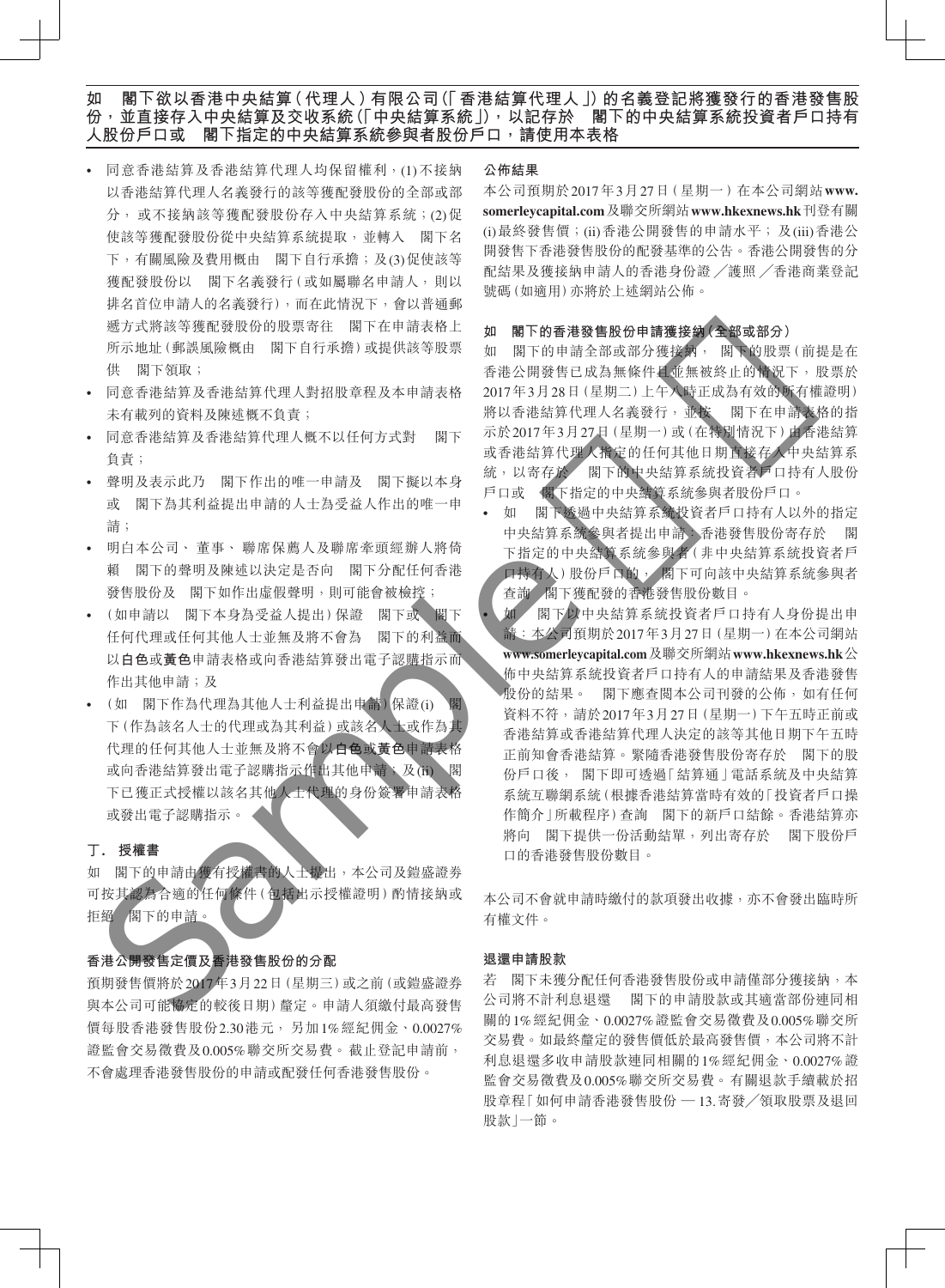## **Personal Data**

## **Personal Information Collection Statement**

This Personal Information Collection Statement informs the applicant for, and holder of, Hong Kong Offer Shares, of the policies and practices of the Company and the Hong Kong Share Registrar in relation to personal data and the Personal Data (Privacy) Ordinance (Chapter 486 of the Laws of Hong Kong) (the "Ordinance").

## **1. Reasons for the collection of your personal data**

It is necessary for applicants and registered holders to supply correct personal data to the Company or its agents and the Hong Kong Share Registrar when applying for securities or transferring securities into or out of their names or in procuring the services of the Hong Kong Share Registrar.

Failure to supply the requested data may result in your application for securities being rejected, or in delay or the inability of the Company or the Hong Kong Share Registrar to effect transfers or otherwise render their services. It may also prevent or delay registration or transfers of the Hong Kong Offer Shares which you have successfully applied for and/or the despatch of share certificate(s) and/or refund cheque(s) to which you are entitled.

It is important that securities holders inform the Company and the Hong Kong Share Registrar immediately of any inaccuracies in the personal data supplied.

## **2. Purposes**

The personal data of the securities holders may be held, processed and/or stored (by whatever means) for the following purposes:

- processing your application and refund cheque where applicable, verification of compliance with the terms and application procedures set out in this Application Form and the Prospectus and announcing results of allocation of the Hong Kong Offer Shares; The dispersion of the separation of the dispersion of the dispersion of the dispersion of the dispersion of the Hong Kong and the personal data of the securities holders inform the Company and the Hong Kong Share Registrar
- compliance with applicable laws and regulations in Hong Kong and elsewhere;
- registering new issues or transfers into or out of the names of securities holders including, where applicable, HKSCC Nominees;
- maintaining or updating the register of securities holders of the Company;
- verifying securities holders' identities;
- establishing benefit entitlements of securities holders of the Company, such as dividends, rights issues and bonus issues;
- distributing communications from the Company and its subsidiaries;
- compiling statistical information and shareholder profiles;
- disclosing relevant information to facilitate claims on entitlements; and
- any other incidental or associated purposes relating to the above and/or to enable the Company and the Hong Kong Share Registrar to discharge their obligations to securities holders and/or regulators and/or any other purposes to which the securities holders may from time to time agree.

## **3. Transfer of personal data**

Personal data held by the Company and the Hong Kong Share Registrar relating to the securities holders will be kept confidential but the Company and the Hong Kong Share Registrar may, to the extent necessary for achieving any of the above purposes, disclose or transfer (whether within or outside Hong Kong) the personal data to any of the following:

- the Company's appointed agents such as financial advisers, receiving bank and overseas principal share registrar;
- where applicants for securities request a deposit into CCASS, HKSCC or HKSCC Nominees, who will use the personal data for the purposes of operating CCASS;
- any agents, contractors or third-party service providers who offer administrative, telecommunications, computer, payment or other services to the Company or the Hong Kong Share Registrar in connection with their respective business operation; Extent necessary for achieving any of the<br>se or transfer (whether within or outside<br>nal data to any of the following:<br>oointed agents such as financial advisers,<br>overseas principal share registrar;<br>for securities request a
- the Stock Exchange, the SFC and any other statutory regulatory or governmental bodies or otherwise as required by laws, rules or regulations; and
- any persons or institutions with which the securities holders have or propose to have dealings, such as their bankers, solicitors, accountants or stockbrokers etc.

## **4. Retention of personal data**

The Company and the Hong Kong Share Registrar will keep the personal data of the applicants and holders of securities for as long as necessary to fulfil the purposes for which the personal data were collected. Personal data which is no longer required will be destroyed or dealt with in accordance with the Ordinance.

## **5. Access to and correction of personal data**

Securities holders have the right to ascertain whether the Company or the Hong Kong Share Registrar hold their personal data, to obtain a copy of that data, and to correct any data that is inaccurate. The Company and the Hong Kong Share Registrar have the right to charge a reasonable fee for the processing of such requests.

All requests for access to data or correction of data should be addressed to us, at our registered address disclosed in the "Corporate Information" section of the Prospectus or as notified from time to time, for the attention of the company secretary, or the Hong Kong Share Registrar for the attention of the privacy compliance officer.

**By signing an Application Form or by giving electronic application instructions to HKSCC, you agree to all of the above.**